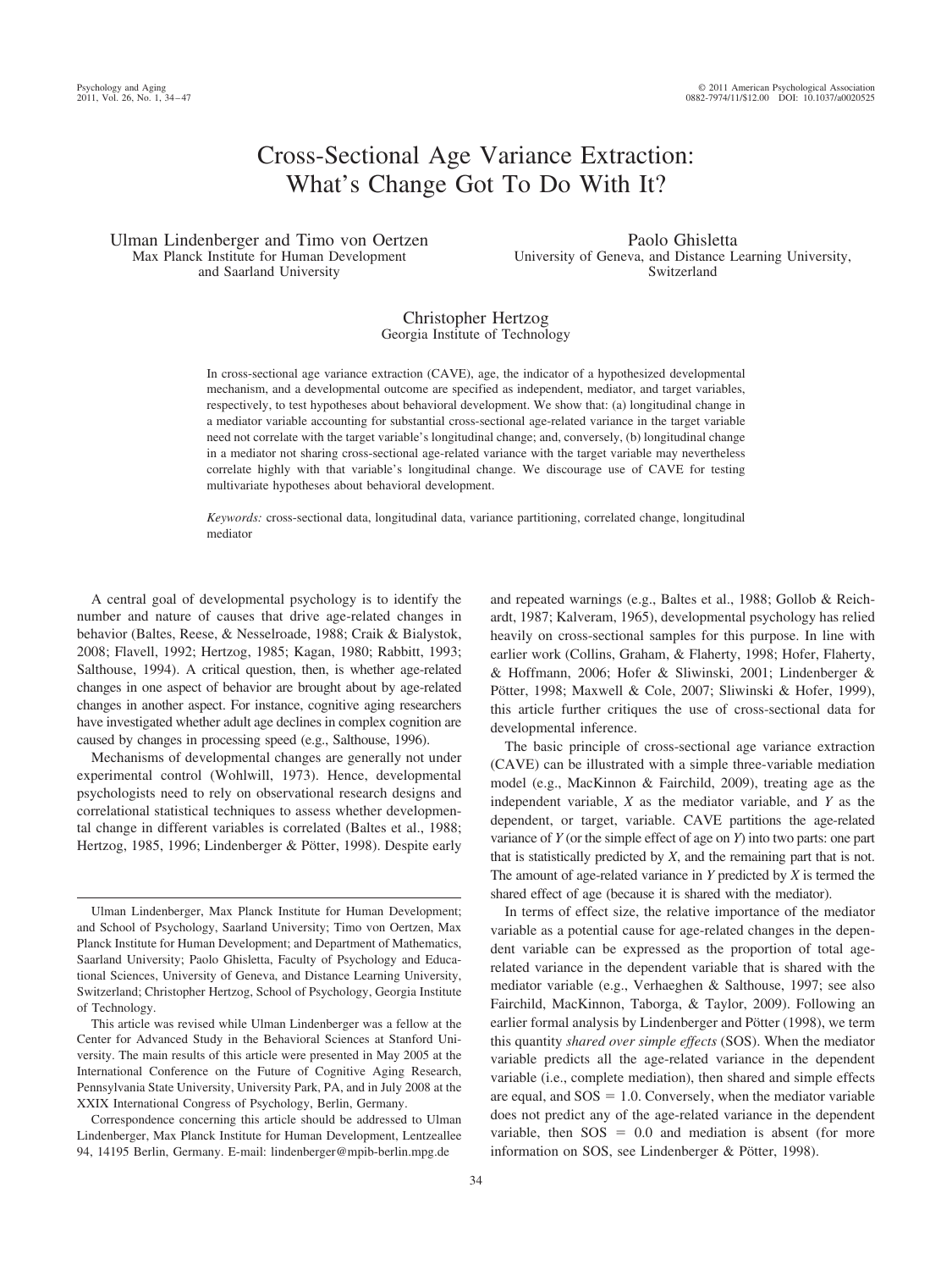Lindenberger and Pötter (1998) showed that SOS are a quadratic function of the partial correlation between the mediator variable and the dependent variable controlling for the independent variable. They also noted that for each mediator model there exists a mathematically equivalent model positing that the age effects on *X* and *Y* are entirely independent. Hence, Lindenberger and Pötter (1998) concluded that CAVE should not be used when attempting to infer the dimensions and causes of developmental change.

This article adds a temporal dimension to Lindenberger and Pötter's (1998) analysis by acknowledging that age or any other relevant time dimension (e.g., time in study, time after disease onset, or time to death) has a special conceptual and statistical status because it functions as a vector on which observations are aligned (Hofer & Sliwinski, 2001; Hofer et al., 2006; Wohlwill, 1970). From this perspective, cross-sectional data represent an extreme case of missing data with respect to time. Figure 1 illustrates this point. In its upper panel, the full data set for 75 individuals observed 20 times on variable *Y* (e.g., reasoning) can be seen. The middle panel highlights the cross-sectional data points (i.e., one for each individual) observed in a hypothetical cross-sectional study. In the lower panel, the change trajectories have been deleted, and all that is left are cross-sectional observations, or one-occasion snapshots. Note that the longitudinal trajectories of variable *Y* may not resemble those depicted in the upper panel of Figure 1 to reduce to the same set of cross-sectional snapshots. In other words, there is a one-to-many mapping of cross-sectional data to underlying longitudinal trajectories.

Let us now posit an analogous picture for a candidate mediator variable *X* (e.g., perceptual speed). *X* would also have been measured once in each individual, at the same point in time as *Y*. On the basis of the covariance matrix among age, *X*, and *Y*, researchers may apply CAVE to test the hypothesis that *X* mediates age-related variance in *Y*.

Assume it is the case that, indeed, developmental changes in *X* are driving developmental changes in *Y*. Conceptually, then, it is reasonable to posit that individual differences in rates of change for *X* and *Y* ought to be correlated. For instance, individuals who decline more than average in perceptual speed should also decline more than average in reasoning. CAVE presumes that crosssectional data can capture these change relations in some meaningful way. Doubt would be cast on the validity of CAVE for evaluating the structure of behavioral change if it detects statistical mediation in cross-sectional data in the absence of positively correlated changes between *X* and *Y* (cf. Maxwell & Cole, 2007).

This article scrutinizes CAVE from this perspective. First, we express the cross-sectional correlation between *X*, *Y*, and SOS in terms of a longitudinal latent growth curve model (LGCM; McArdle & Nesselroade, 2003), using results from Appendixes A and B. Second, by charting SOS as a function of LGCM parameters, we explore the relation between CAVE and correlated changes. Finally, we discuss the implications of our formal analysis and conclude that CAVE is not well suited for testing multivariate hypotheses about developmental change.

# **Cross-Sectional Age Variance Extraction in Terms of the Latent Growth Curve Model**

To express SOS in terms of bivariate linear change, we parameterize the cross-sectional correlation between two variables in



*Figure 1.* Cross-sectional data as an extreme form of missingness: An illustration. We assume a homogeneous population of individuals with a linear change process, and sample 75 individual longitudinal trajectories from this population (A). Cross-sectional observations are randomly selected for each individual (B) at a given point in time. By deleting the trajectories from which cross-sectional data points were taken (C), we note the noninjective (one-to-many) relation between cross-sectional data and their corresponding longitudinal trajectories.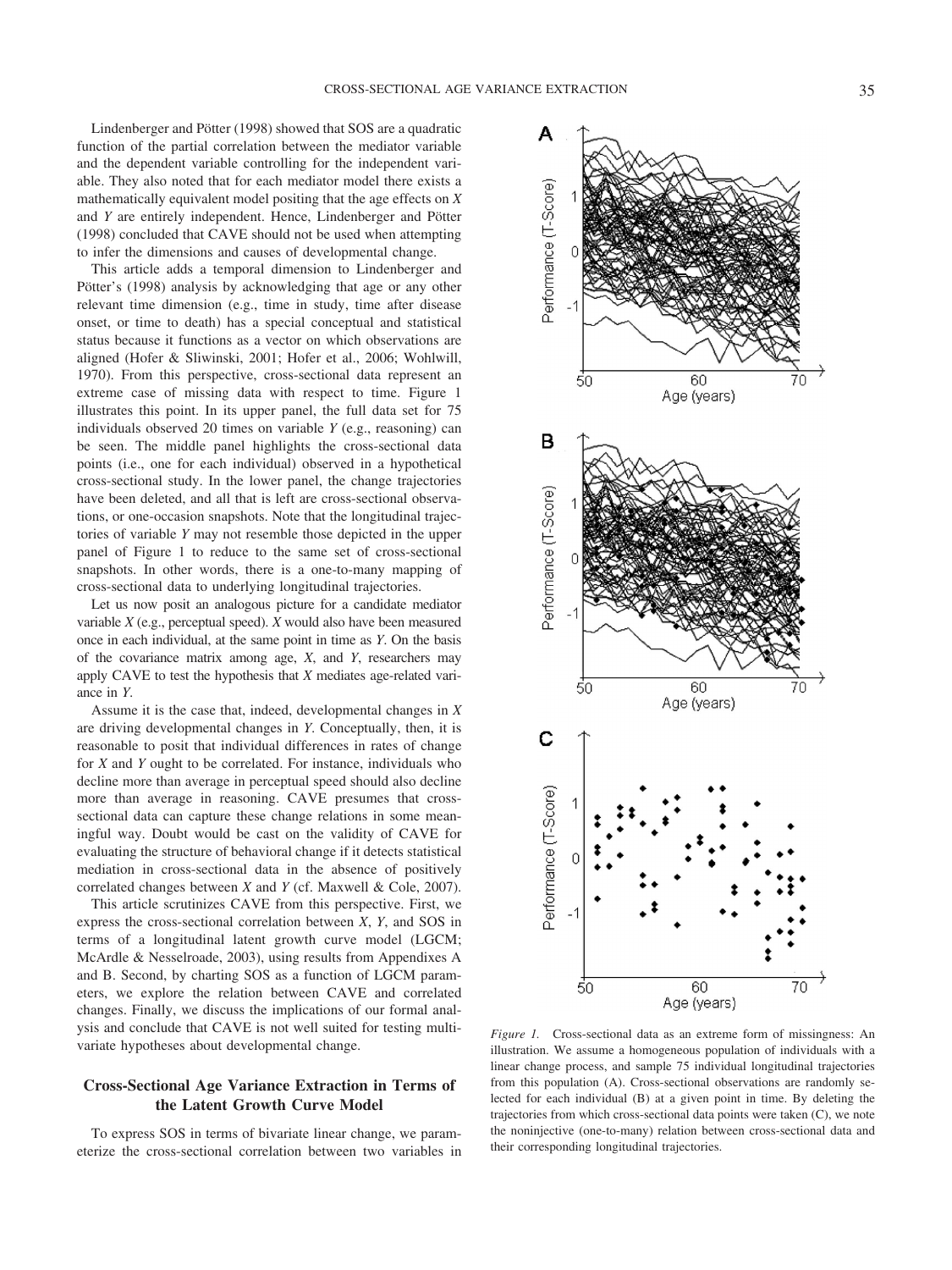terms of a bivariate LGCM. For both variables *X* and *Y*, individual growth is described by the level at the beginning of the observation period (intercept) and a linear slope capturing a person's change over time *t* (e.g., chronological age). Each of the four values—two intercepts and two slopes—is drawn from a normal distribution. We also assume normally distributed error terms for *X* and *Y* at

each occasion, and scale time *t* from 0 to 1 (the following holds for other time scalings).

In Appendix A, we formally derive the means and variances of *X* and *Y*, their covariances with time, and the covariance among each other. This allows us to express the cross-sectional correlation between *X* and *Y* as a function of LGCM parameters:

$$
\frac{12covI_{Y_1}I_{X} + 6(covI_{Y_2}S_{X} + covI_{X_2}S_{Y}) + 4covS_{Y_2}S_{X} + \mu S_{Y_2}S_{X}}{\sqrt{(12varI_{Y} + 4varS_{Y} + 12covI_{Y_2}S_{Y} + \mu_{S_{Y}}^2 + \theta_{Y}^2)(12varI_{X} + 4varS_{X} + 12covI_{X_2}S_{X} + \mu_{S_{X}}^2 + \theta_{X}^2)}
$$
\n(1)

where  $I_X$  and  $I_Y$  are the intercepts and  $S_X$  and  $S_Y$  the slopes of *X* and *Y*, respectively, and *varI<sub>x</sub>*, *covI<sub>Y</sub>*,  $I_X$ ,  $\mu S_X$ , and  $\theta_X$  denote the variance, covariance, mean and error variance of the indexed variable. We note that this equation can be derived from Hofer et al.'s (2006) Equation 2 by distributing expectations over terms and simplifying; see also Appendix A. On the basis of Equation 1, increasing the correlation between the two linear changes  $(covS<sub>y</sub>, S<sub>x</sub>)$  increases the cross-sectional correlation between *X* and *Y*, as expected. Note, however, that several other components of the growth process also contribute to the cross-sectional correlation.

Building on Equation 1, the relation between SOS and LGCM can be derived (see Appendix B). This relation can be summarized as follows: $<sup>1</sup>$ </sup>

$$
SOS = 1 - \frac{12varY(\mu S_{Y}varX - \mu S_{X}covY, X)^{2}}{(varYvarX - cov_{Y,X}^{2})(12varX - \mu_{S_{Y}}^{2})\mu_{S_{Y}}^{2}} \tag{2}
$$

The expressions  $var_x$ ,  $var_y$ , and  $cov_{Y,X}$  for the distribution parameters of *X* and *Y* are short notations for LGCM parameters, which are defined in Lemmas 1 and 2 of Appendix A. In what follows, we use Equation 2 to evaluate mediation in CAVE in terms of different constellations of growth curve parameters (i.e., changes in *X* and *Y*).

#### **Illustrating the Properties of CAVE**

The implications of Equation 2 are profound and demonstrate the problematic nature of CAVE for developmental research. To demonstrate this, we first examine the influence of correlated change on SOS for parameter ranges that are typical of longitudinal changes in adult cognition.<sup>2</sup> Second, we identify a parameter constellation for which higher correlations of longitudinal change in the two variables (i.e., slope–slope correlations) are consistently associated with greater age mediation (i.e., higher SOS) and examine the sensitivity of detecting this association to variation in other parameters.

# **Example 1: Dependency of SOS Effects on the Slope–Slope Correlation**

Our illustration assumes (without loss of generality) that the two variables are scaled as T scores, with a mean of 50 and a standard deviation of 10 at the first measurement occasion (e.g., age 50). The variance of the two slopes is set to a value of 0.35 *SD* units per year, which corresponds to a variance of 50 for the entire observation interval of 20 years (Hertzog, Lindenberger, Ghisletta, & von Oertzen, 2006). This amount of variance in change is likely to overestimate rather than underestimate the amount of variance in change, on the basis of what has been empirically observed in longitudinal studies of adult cognitive development (e.g., de Frias, Lövdén, Lindenberger, & Nilsson, 2007; Hultsch, Hertzog, Dixon, & Small, 1998; Schaie, 1996). The error variance for both variables is set to 25, which corresponds to a growth curve reliability of 0.80 at the first occasion (see Hertzog et al., 2006, for further discussion). The cross-sectional correlation between the dependent variable and age is set to  $r = -0.25$ , which, with the current parameter settings, corresponds to a mean longitudinal decline of 10 T-score units over the entire observation period of 20 years, or the equivalent of 1 standard deviation at the first occasion. The mean longitudinal change of the mediator variable is adapted to express the cross-sectional correlation between the mediator and age, which is varied systematically. To give an impression of the relation between the two parameters in this example, a crosssectional correlation between the mediator and age of  $r = -0.65$ corresponds to a mean longitudinal decline of 32 T-score units in 20 years. The correlation between the two variables at baseline (i.e., the intercept–intercept correlation) is fixed to 0.5, reflecting the positive manifold of intellectual abilities, and the covariances between the two intercepts and the two slopes are both fixed to zero.

The three-dimensional Panel A in Figure 2 represents SOS as a function of the cross-sectional correlation between the mediator variable and age and the correlation between the linear changes (slopes) of the mediator variable and the target variable as described in Equation 2. Note that the influence of the cross-sectional mediator–age correlation on SOS appears stronger than the influence of the slope–slope correlation. Indeed, if we inspect the two-dimensional slice of the diagram at the plane where the slope–slope correlation is zero (see Panel B), CAVE still suggests that the mediator variable explains between 77% and 100% of the age-related variance in the dependent variable; the exact value continues to depend on the age correlation of the mediator, despite the fact that the two change processes are uncorrelated. Complete mediation (i.e.,  $SOS = 1.0$ ) occurs when the age–mediator correlation is about  $-0.5$ , which corresponds to a mean longitudinal decline of 22 T scores over 20 years, a high but realistic value (see Salthouse, 1996, for similar correlations of age with measures of

<sup>1</sup> For brevity, we left the terms for variances of *X* and *Y* and the covariance of *X* and *Y* in the equation. These three terms can be substituted from the derivations in Appendix A and Equations A7, A8, and A28.

<sup>&</sup>lt;sup>2</sup> We acknowledge the late Paul B. Baltes, who suggested this line of reasoning.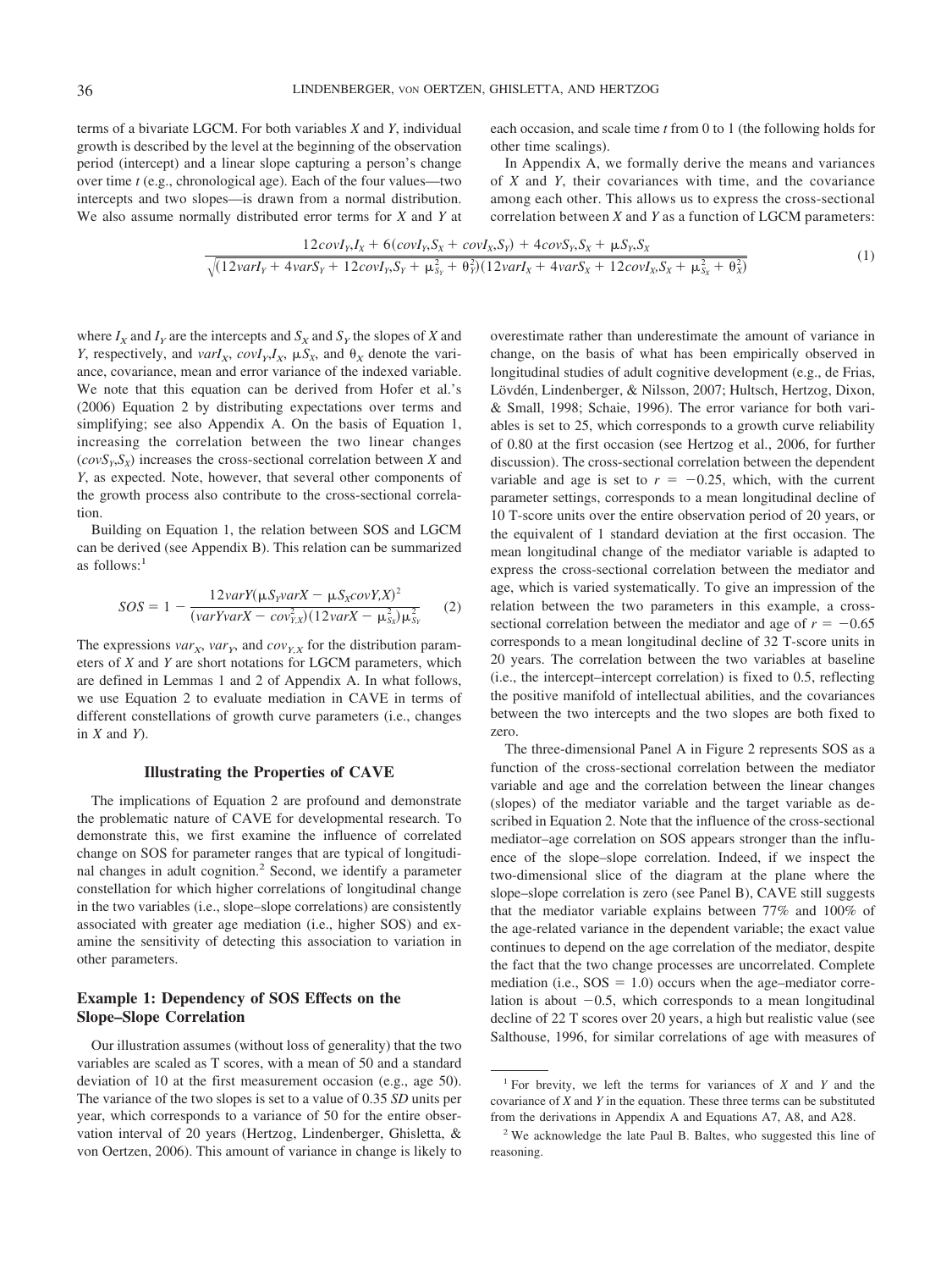

*Figure 2.* Shared over simple effects (SOS) as a function of slope–slope and age–mediator correlations. Variances of level are set to 100, variances of slopes are set to 50, error variance for both variables is set to 25, and the correlation of the target variable *Y* with time is set to  $-0.25$ , corresponding to a mean change of roughly &10 T-score units in 20 years. The mean change of the mediator is adapted to express the mediator–age correlation. (A) SOS as a function of the longitudinal slope–slope and the cross-sectional age–mediator correlations. (B) The slice from Panel A where the slope–slope correlation is 0. Although the two change processes are not linked, SOS take on high values and still depend on the age–mediator correlation. (C) The slice from Panel A when SOS are 1.0 (i.e., complete mediation according to cross-sectional age variance extraction). Complete mediation can occur with slope–slope correlations ranging from  $-1$  to 1.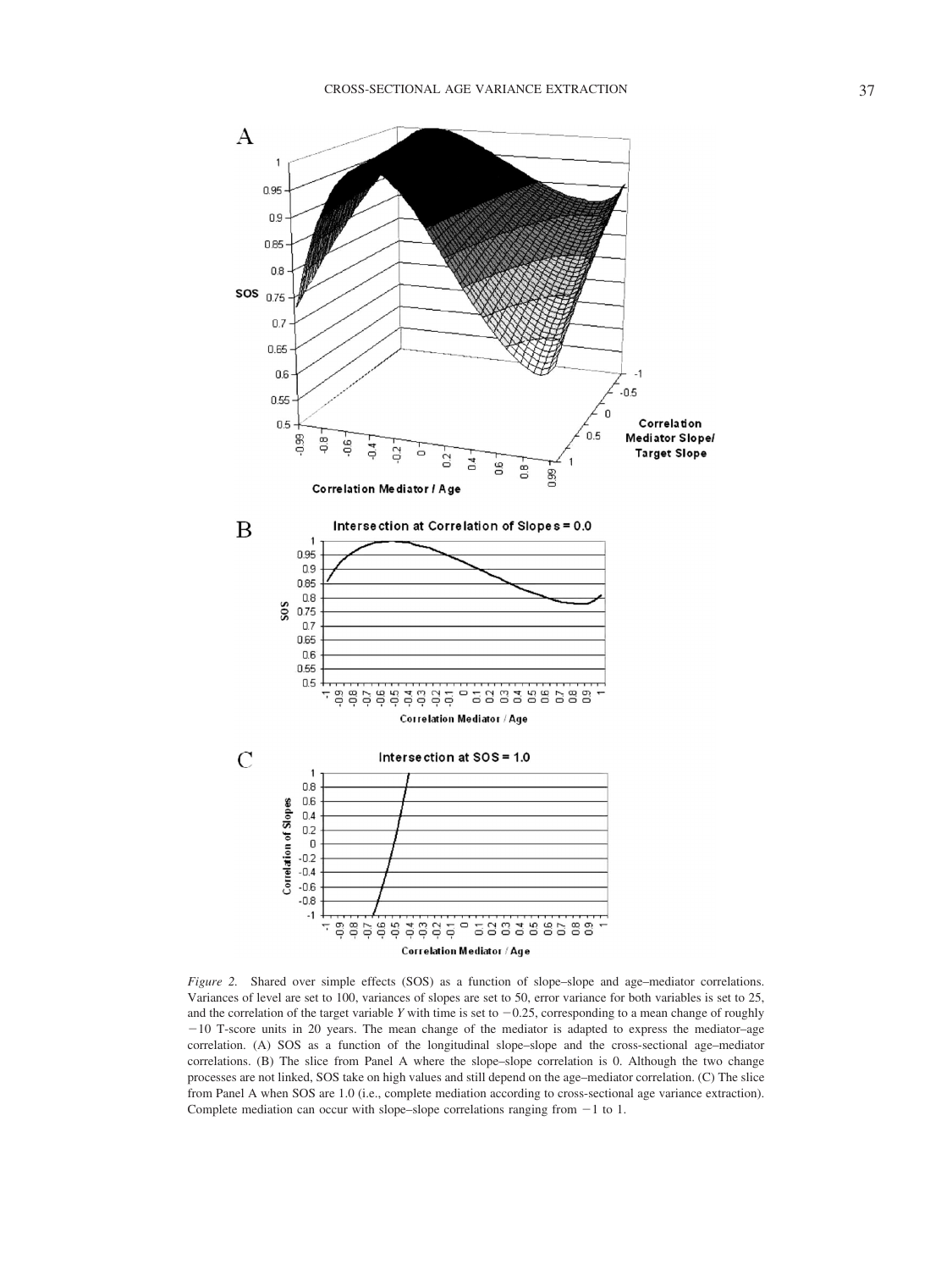perceptual speed). To reiterate, in this empirically realistic situation, CAVE would suggest maximum interdependence between the two time-based processes, despite the fact that individual differences in change are uncorrelated.

Likewise, we can take a different slice of Panel A by inspecting slope–slope correlations and age–mediator correlations when SOS equal unity (see Panel C). We note that for any slope–slope correlation in the complete range from  $-1.0$  to 1.0, there is a corresponding mediator–age correlation in the relatively small range from  $-0.65$  to  $-0.48$  that yields complete mediation according to CAVE. Hence, with SOS at maximum, slope–slope correlations can take on any value from –1 to 1.

# **Example 2: Sensitivity of SOS to Latent Growth Curve Parameters**

So far, we have shown that SOS are a function of additional LGCM parameters beyond the correlated changes  $\cos S_{Y}S_{X}$ , and that these additional parameters can indeed dominate SOS. Nevertheless, under some conditions, SOS may contain information about the slope–slope correlations. One such case is represented by the following parameter settings: The variances of the intercepts are set to 100 and the variances of the slopes are set to 200, twice the intercept variance. Error variance is again set to 25, and the intercept-to-slope correlations are all set to zero. The mean changes of the mediator *X* and the target *Y* are set to  $-14$  and  $-5$ , respectively. The covariance of intercepts is set to  $-3$ . Note that a parameter constellation in which slope variances are twice as large as intercept variances is unlikely to represent real longitudinal data in adult cognitive development in an observational setting, which were the target of the first example.

Panel A of Figure 3 displays SOS for slope–slope correlations ranging from 0 to 1 under these assumptions. Every possible positive value of correlated changes corresponds to exactly one value of SOS, and the curve increases monotonically. Thus, in this situation, SOS show the desired relation to correlated changes. However, when we change the parameter settings slightly, the situation is drastically altered. The parameters of Panel B in Figure 3 are identical to those of Panel A, except that the mean change for the target variable *Y* is  $-5$  instead of  $-2.5$ . Note that this alteration corresponds to only a quarter of the variable's standard deviation at the first measurement occasion and only 17.7% of the variable's standard deviation for the slope. Never-

*Figure 3.* Sensitivity of shared over simple effects (SOS) to slight changes in parameter constellations. Panel A shows SOS for slope–slope correlations ranging from 0 to 1. The variances of the intercepts are 100, the covariance of the intercepts is  $-3$ , the variances of the slopes are 200, the error variance is 25, and all the intercept–slope correlations are 0. The mean change of the target variable *X* is  $-14$ , and the mean change of the mediator variable *Y* is  $-5$ . Under these conditions, the relationship between SOS and slope–slope correlations is monotonic and positive, as mandated by theory. However, Panels B and C illustrate that this functional form is altered by slight changes in parameters. In Panel B, the mean change of the target variable *X* is reduced from  $-5$  to  $-2.5$  (1/4 of the standard deviation, leaving everything else constant). In Panel C, the level covariance is increased from  $-3$  to 60 (correlation from close to 0 to 0.6, leaving everything else constant).

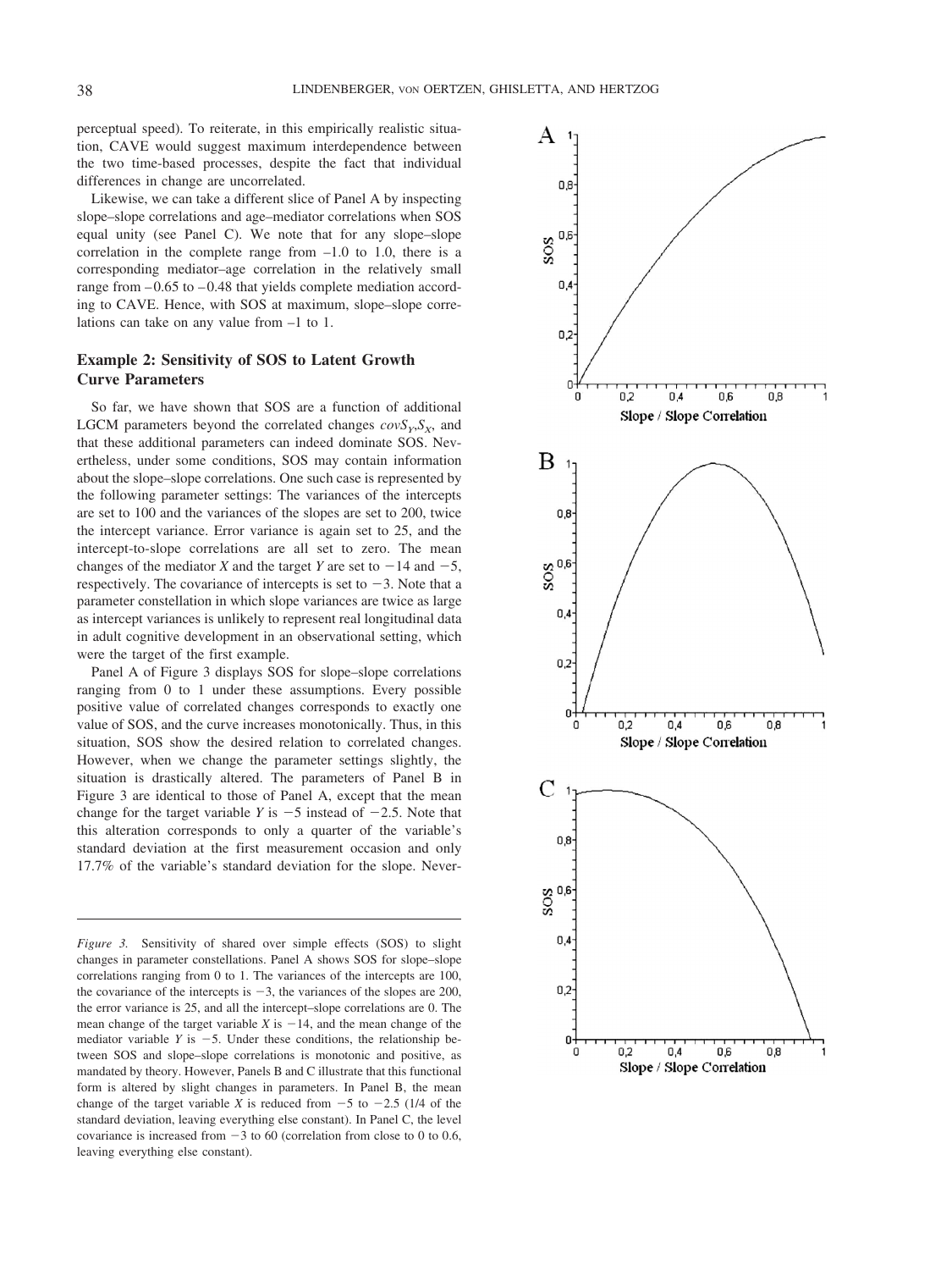theless, this change substantially modifies the relation between SOS and slope–slope correlations: Although the increase of SOS is steeper for low slope–slope correlations, it reaches a peak at a slope–slope correlation of 0.55 and decreases thereafter. Any given value of SOS between 0.2 and 1 thus corresponds to two totally different slope–slope correlations; for instance, a value of  $SOS = 0.4$  may correspond either to a moderate correlation of .18 or to a very high correlation of .95. With a marginal shift in the mean change of the target variable *Y*, the relation between SOS and correlated change has become extremely ambiguous.

Finally, Panel C illustrates a further change in parameter values resulting in a situation in which SOS prevailingly decrease as slope–slope correlations increase. This time, the mean changes of *X* and *Y* are the same as in Panel A (viz.,  $-14$  and  $-5$ ), but the level–level covariance has been set to 60, which corresponds to a correlation of .6. All other parameters are identical to those of Panel A; in particular, the growth processes within either variable have remained unchanged. Now, SOS are informative about correlated change, but the other way around: Higher values for SOS correspond to lower slope–slope correlations. In this situation, CAVE yields paradoxical results: Shared effects approximate simple effects as slope–slope correlations are reduced from positive values to zero.

#### **Discussion**

Extending the work by Kalveram (1965), Hertzog (1985), and Hofer et al. (2006), we formally scrutinized the common practice of CAVE from the perspective of correlated linear changes in a bivariate LGCM. Our analysis shows that a candidate mediator variable can fully mediate cross-sectional age differences in CAVE, yet not manifest any correlated longitudinal change with the target variable. Instead, the influence of slope–slope correlations on SOS is easily offset by mean changes or by the correlation between the mediator and the target variable at baseline. Next, we explored whether SOS are positively related to slope–slope correlations under empirically realistic conditions. Using parameter values from longitudinal research on adult cognitive development, we found that complete mediation of age-related variance in the target variable (i.e.,  $SOS = 1.0$ ) could occur for any possible value of the slope–slope correlation (see Figure 2, Panel C). Also, when slope–slope correlations were fixed to zero, age mediation continued to be substantial (see Figure 2, Panel B).

Finally, we searched for particular parameter constellations where the slope–slope correlation does indeed exert a monotonically positive effect on SOS and presented the results for one such constellation (Figure 3, Panel A). However, when exploring the parameter space around this constellation, we noted that slight changes in just one of the other parameters transformed the function relating the slope–slope correlation to SOS from monotonically increasing (Panel A) to curvilinear (Panel B) or virtually monotonically decreasing (Panel C). Thus, the relation between SOS and the slope–slope correlation was found to be highly sensitive to minor parameter changes.

Our results are consistent with earlier explorations of the relation between longitudinal age changes and cross-sectional age differences (e.g., Baltes & Labouvie, 1973; Cole & Maxwell, 2003; Hertzog, 1985; Hofer et al., 2006; Maxwell & Cole, 2007; cf. MacKinnon & Fairchild, 2009). In line with Maxwell and Cole

(2007), who showed that cross-sectional estimates of longitudinal mediation are severely biased under a large variety of conditions, we conclude that CAVE is not a suitable research tool for inferring either (a) that developmental trends in variables are similar between variables or (b) that development in a mediator variable determines development in an outcome variable. Instead, CAVE can produce results that, on one hand, indicate mediation and, on the other hand, indicate a lack of mediation for reasons having nothing to do with whether developmental changes in two variables are correlated. Although parameter constellations resulting in a monotonically increasing relation between the slope–slope correlation and SOS exist, such local constellations (see Figure 3) are based on overly strict and unrealistic assumptions. Furthermore, researchers generally do not know what region of the SOS space is occupied by a given data set. The indeterminacy of results when using CAVE argues against its use.

This conclusion has profound consequences for the existing literature in the psychology of aging. One cannot conclude that longitudinal changes in the mediator variable and the target variable are correlated whenever CAVE shows that the mediator variable predicts a substantial amount of cross-sectional agerelated variance in the target variable. As a descriptive statement, it may be informative to report that some percentage of crosssectional age-related variance in one form of behavior is reduced by statistical control of another form of behavior. However, such a statement is typically interpreted as supporting or even demonstrating developmental causation; that is, as demonstrating that the mediator variable acts as the proximal cause of age-related changes in the target variable. Accurate descriptive statements based on CAVE such as, " $[f]$ or reasoning, 78.6% of the agerelated variance was associated with speed" (Verhaeghen & Salthouse, 1997, p. 241), do not permit the conclusion that age-related changes in the mediator variable (e.g., perceptual speed) determine changes in the outcome variable (e.g., reasoning). Furthermore, greater correlated change does not necessarily translate into greater SOS when CAVE is compared for multiple mediators. Rather, the variable with the strongest age correlation is likely to end up being perceived as the key mediator, even if its sensitivity to age is causally unrelated to the age-related changes under study (see also Hofer et al., 2006; Lindenberger & Pötter, 1998).

Our findings are relevant to the fact that empirical studies of cognitive aging have found inconsistencies between longitudinal and cross-sectional results. For example, perceptual speed appears to be a stronger mediator of age effects on memory and fluid intelligence in cross-sectional data than in longitudinal data (e.g., Hertzog, Dixon, Hultsch, & MacDonald, 2003; Hultsch et al., 1998; Lempke & Zimprich, 2005; Lindenberger & Ghisletta, 2009; Lindenberger, Mayr, & Kliegl, 1993; Zimprich & Martin, 2002). Likewise, measures of sensory functioning almost fully mediate chronological age effects in intelligence in cross-sectional data (Baltes & Lindenberger, 1997; Lindenberger & Baltes, 1994) but show only moderately correlated change in longitudinal data (Anstey, Hofer, & Luszcz, 2003; Ghisletta & Lindenberger, 2005; Lindenberger & Ghisletta, 2009). On the basis of Equation 2, it is reasonable to assume that the strong mean age trends in perceptual speed and sensory functions contribute to these cross-sectional mediation effects (i.e., SOS). When interindividual differences in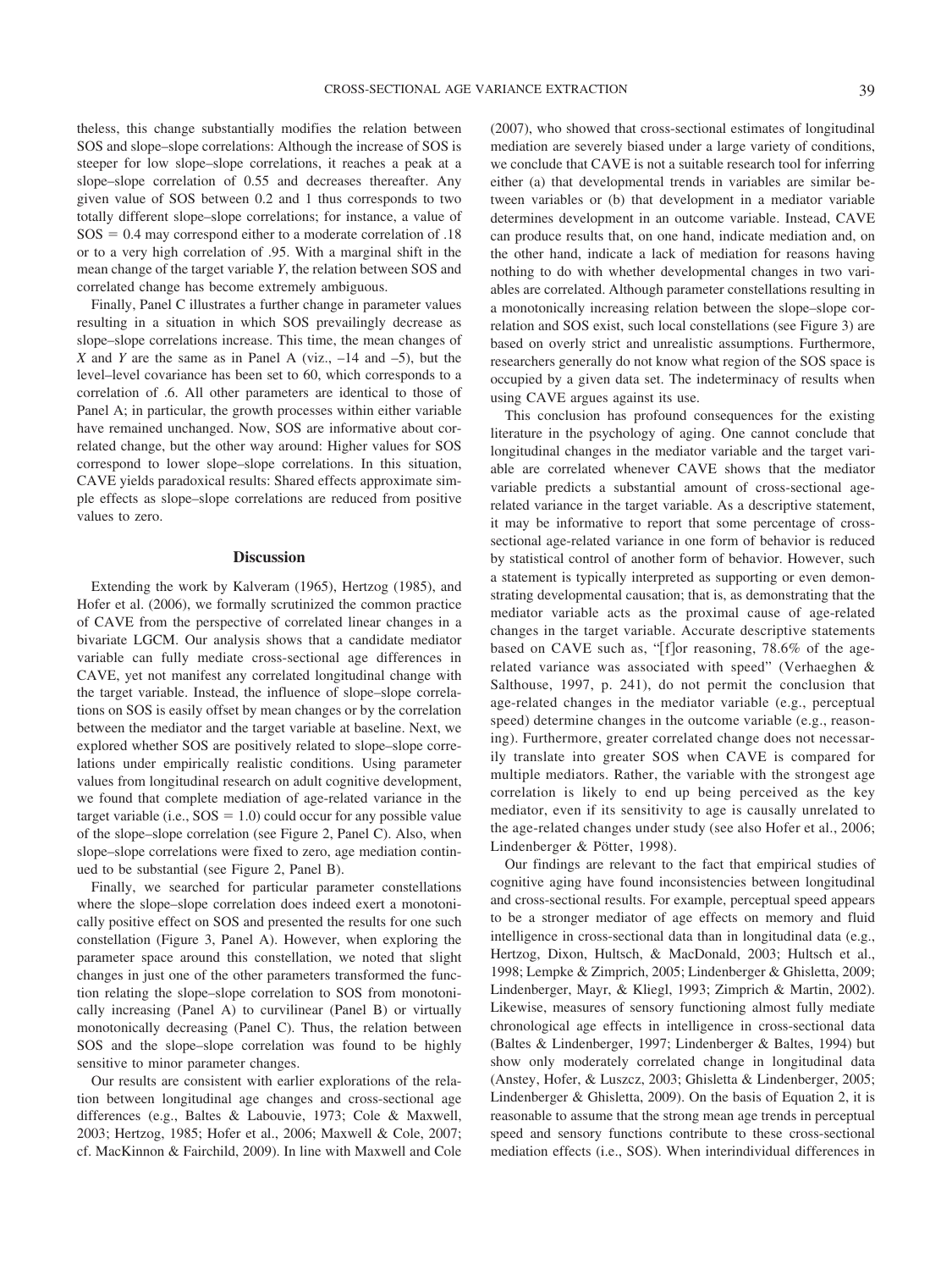intraindividual change are analyzed directly, this mean-induced component of cross-sectional covariation is removed.<sup>3</sup>

Given its brittle and volatile link to correlated change, CAVE is more of a hindrance than a help in the quest to delineate the temporal ordering and causal structure of behavioral change (see also Maxwell & Cole, 2007). We discourage the use of CAVE for this purpose. Proportions of "explained age-related variance" obtained with CAVE have tended to create confusion among developmental researchers, especially if these proportions turned out to be impressively large. To reiterate, when 78.6%, 80%, or even 100% of the age-related variance in reasoning is associated with perceptual speed according to CAVE, this result does not imply that (a) changes in speed are correlated with changes in reasoning, (b) changes in speed precede changes in reasoning, or (c) changes in speed cause changes in reasoning. Conversely, finding a low value for SOS in CAVE does not imply that (a) changes in speed are uncorrelated with changes in reasoning, (b) changes in speed do not precede changes in reasoning, or (c) changes in speed are functionally unrelated to changes in reasoning.

#### **Limitations and Assumptions of the Present Analysis**

Our formal analysis of CAVE is based on several assumptions. First, we assume that the two change processes are linear and that variables are drawn from a multivariate normal distribution. The LGCM we adopted for formal analysis imposes further restrictions on the structure of change; namely, that errors are uncorrelated and that the growth process governs both first- and second-order moments. Second, and in a related fashion, the present analysis assumes sample homogeneity in the sense that the LGCM provides an accurate description of the change trajectories of all individuals in the population and that slope–slope correlations based on interindividual differences in change represent valid approximations to interdependencies in change within each of the individuals in the sample under study.

We note, however, that the assumptions of linearity, multivariate normality, and sample homogeneity coincide fully with the assumptions of all the statistical procedures commonly used to implement CAVE, be it hierarchical linear regression, linear structural equation modeling of mediation, path analysis, or commonality analyses (e.g., Pedhazur, 1982). That is, the assumptions of our formal critique of the method are not stronger than the assumptions inherent to the method itself.

#### **Measuring What Matters in Developmental Research**

From a more general methodological perspective, interpreting cross-sectional age differences in terms of age-related changes rests on the assumption that period and cohort effects are absent, that sampling bias does not covary with age, and that individual development can be captured by population parameters. All of these assumptions are likely to be wrong. Cross-sectional analyses provide a convenient basis for inferring whether a variable's central tendency depends on age, cohort, or both (Hertzog, 1996). However, when it comes to understanding multivariate behavioral change, there is no effective substitute for change-oriented designs and statistical analyses, time consuming and resource demanding as they may be. As researchers with an interest in the antecedents and consequences of behavioral change, we should measure this change at the individual level as precisely and adequately as we can. In this context, research on statistical power has begun to provide versatile tools for optimizing the efficiency of multivariate longitudinal designs (Hertzog et al., 2006; Hertzog, Lindenberger, Ghisletta, & von Oertzen, 2008; von Oertzen, 2010).

As noted by Nesselroade (1991) and Molenaar (2009), developmental research for far too long has adopted a surrogate approach to the study of individual behavior and development, with between-person differences standing in for within-person changes and for between-person differences in within-person change (see also Baltes & Labouvie, 1973; Borsboom, Mellenbergh, & van Heerden, 2003; Lautrey, 2003; Lindenberger & von Oertzen, 2006; Molenaar, Huizenga, & Nesselroade, 2003). It is generally not known whether multivariate structures based on between-person differences are valid approximations to the structure of change within a given individual. People may differ in the constellation of causal factors contributing to their behavioral change, and the degree of congruence between within-person structures and between-person structures may vary by age (e.g., Brose, Schmiedek, Lövdén, Molenaar, & Lindenberger, 2010). In-depth assessments of individual change trajectories are needed to shed light on these unresolved issues. Painful as it may be, given the temporal efficiency of the cross-sectional design, CAVE cannot be regarded as a useful first step on this path.

<sup>3</sup> In the field of child development, analogous discrepancies appear to exist. For instance, on the basis of cross-sectional analyses, Fry and Hale (1996) suggested that almost half of the age-related increase in fluid intelligence from childhood to early adulthood is mediated by individual differences in processing speed and working memory. Again, analyses of interindividual differences in intraindividual change based on longitudinal data suggest that the developmental association is weaker than extrapolated on the basis of cross-sectional data (e.g., Schneider, Schumann-Hengsteler, & Sodian, 2005).

#### **References**

- Anstey, K. J., Hofer, S. M., & Luszcz, M. A. (2003). A latent growth curve analysis of late-life sensory and cognitive over 8 years: Evidence for specific and common factors underlying change. *Psychology and Aging, 18,* 714 –726. doi: 10.1037/0882-7974.18.4.714
- Baltes, P. B., & Labouvie, G. V. (1973). Adult development of intellectual performance: Description, explanation, modification. In C. Eisdorfer & M. Lawton (Eds.), *The psychology of adult development and aging* (pp. 157–219). Washington, DC: American Psychological Association. doi: 10.1037/10044-009
- Baltes, P. B., & Lindenberger, U. (1997). Emergence of a powerful connection between sensory and cognitive functions across the adult life span: A new window into the study of cognitive aging? *Psychology and Aging, 12,* 12–21. doi: 10.1037/0882-7974.12.1.12
- Baltes, P. B., Reese, H. W., & Nesselroade, J. R. (1988). *Life-span developmental psychology: Introduction to research methods.* Hillsdale, NJ: Erlbaum. (Original work published 1977)
- Borsboom, D., Mellenbergh, G. J., & van Heerden, J. (2003). The theoretical status of latent variables. *Psychological Review, 110,* 203–219. doi: 10.1037/0033-295X.110.2.203
- Brose, A., Schmiedek, F., Lövdén, M., Molenaar, P. C. M., & Lindenberger, U. (2010). Adult age differences in covariation of motivation and working memory performance: Contrasting between-person and withinperson findings. *Research in Human Development, 7,* 61–78. doi: 10.1080/15427600903578177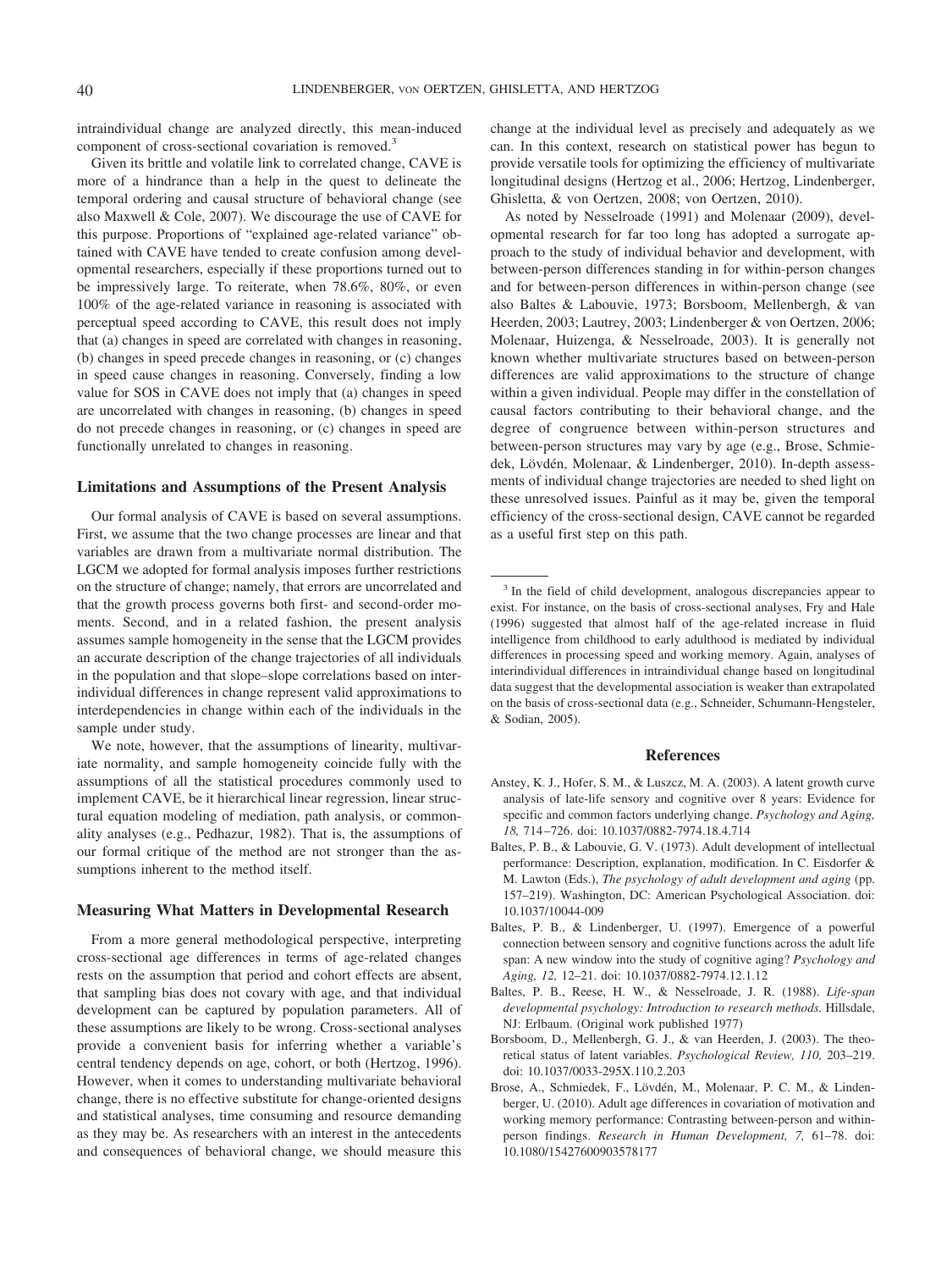- Cole, D. A., & Maxwell, S. E. (2003). Testing mediational models with longitudinal data: Questions and tips in the use of structural equation modeling. *Journal of Abnormal Psychology, 112,* 558 –577. doi: 10.1037/0021-843X.112.4.558
- Collins, L. M., Graham, J. W., & Flaherty, B. P. (1998). An alternative framework for defining mediation. *Multivariate Behavioral Research, 33,* 295–312. doi: 10.1207/s15327906mbr3302\_5
- Craik, F. I. M., & Bialystok, E. E. (Eds.). (2008). *Lifespan cognition: Mechanisms of change.* Oxford, United Kingdom: Oxford University Press.
- de Frias, C. M., Lövdén, M., Lindenberger, U., & Nilsson, L.-G. (2007). Revisiting the dedifferentiation hypothesis with longitudinal multicohort data. *Intelligence, 35,* 381–392. doi: 10.1016/j.intell.2006.07.011
- Fairchild, A. J., MacKinnon, D. P., Taborga, M. P., & Taylor, A. B. (2009). *R*<sup>2</sup> effect-size measures for mediation analysis. *Behavior Research Methods, 41,* 486 – 498. doi: 10.3758/BRM.41.2.486
- Flavell, J. H. (1992). Cognitive development: Past, present, and future. *Developmental Psychology, 28,* 998 –1005. doi: 10.1037/0012- 1649.28.6.998
- Fry, A. F., & Hale, S. (1996). Processing speed, working memory, and fluid intelligence: Evidence for a developmental cascade. *Psychological Science, 7,* 237–241. doi: 10.1111/j.1467-9280.1996.tb00366.x
- Ghisletta, P., & Lindenberger, U. (2005). Exploring structural dynamics within and between sensory and intellectual functioning in old and very old age: Longitudinal evidence from the Berlin Aging Study. *Intelligence, 33,* 555–587. doi: 10.1016/j.intell.2005.07.002
- Gollob, H. F., & Reichardt, C. S. (1987). Taking into account of time lags in causal models. *Child Development, 58,* 80 –92. doi: 10.2307/1130293
- Hertzog, C. (1985). An individual differences perspective: Implications for cognitive research in gerontology. *Research on Aging, 7, 7-45*. doi: 10.1177/0164027585007001002
- Hertzog, C. (1996). Research design in studies of aging and cognition. In J. E. Birren & K. W. Schaie (Eds.), *Handbook of the psychology of aging* (pp. 24 –37). San Diego, CA: Academic Press.
- Hertzog, C., Dixon, R. A., Hultsch, D. F., & MacDonald, S. W. S. (2003). Latent change models of adult cognition: Are changes in processing speed and working memory associated with changes in episodic memory? *Psychology and Aging, 18,* 755–769. doi: 10.1037/0882- 7974.18.4.755
- Hertzog, C., Lindenberger, U., Ghisletta, P., & Oertzen, T. von (2006). On the power of multivariate latent growth curve models to detect correlated change. *Psychological Methods, 11,* 244 –252. doi: 10.1037/1082- 989X.11.3.244
- Hertzog, C., Lindenberger, U., Ghisletta, P., & Oertzen, T. von (2008). Evaluating the power of latent growth curve models to detect individual differences in change. *Structural Equation Modeling, 15,* 541–563. doi: 10.1080/10705510802338983
- Hofer, S. M., Flaherty, B. P., & Hoffmann, L. (2006). Cross-sectional analysis of time-dependent data: Mean-induced association in ageheterogeneous samples and an alternative method based on sequential narrow age-cohort samples. *Multivariate Behavioral Research, 41,* 165– 187. doi: 10.1207/s15327906mbr4102\_4
- Hofer, S. M., & Sliwinski, M. J. (2001). Understanding ageing: An evaluation of research designs for assessing the interdependence of ageingrelated changes. *Gerontology, 47,* 341–352. doi: 10.1159/000052825
- Hultsch, D. F., Hertzog, C., Dixon, R. A., & Small, B. J. (1998). *Memory change in the aged.* Cambridge, United Kingdom: Cambridge University Press.
- Kagan, J. (1980). Perspectives on continuity. In J. O. G. Brim & J. Kagan (Eds.), *Constancy and change in human development* (pp. 26-74). Cambridge, MA: Harvard University Press.
- Kalveram, K. T. (1965). Die Veränderung von Faktorenstrukturen durch "simultane Überlagerung" [The modification of factor structures by

simultaneous superimposition]. *Archiv für die gesamte Psychologie, 17*, 296 –305.

- Lautrey, J. (2003). A pluralistic approach to cognitive differentiation and development. In R. J. Sternberg, J. Lautrey, & T. I. Lubart (Eds.), *Models of intelligence: International perspectives* (pp. 117–131). Washington, DC: American Psychological Association.
- Lempke, U., & Zimprich, D. (2005). Longitudinal changes in memory performance and processing speed in old age. *Aging, Neuropsychology, and Cognition, 12,* 57–77.
- Lindenberger, U., & Baltes, P. B. (1994). Sensory functioning and intelligence in old age: A strong connection. *Psychology and Aging, 9,* 339 –355. doi: 10.1037/0882-7974.9.3.339
- Lindenberger, U., & Ghisletta, P. (2009). Cognitive and sensory declines in old age: Gauging the evidence for a common cause. *Psychology and Aging, 24,* 1–16. doi: 10.1037/a0014986
- Lindenberger, U., Mayr, U., & Kliegl, R. (1993). Speed and intelligence in old age. *Psychology and Aging, 8,* 207–220. doi: 10.1037/0882- 7974.8.2.207
- Lindenberger, U., & Oertzen, T. von (2006). Variability in cognitive aging: From taxonomy to theory. In F. I. M. Craik & E. Bialystok (Eds.), *Lifespan cognition: Mechanisms of change* (pp. 297–314). Oxford, United Kingdom: Oxford University Press.
- Lindenberger, U., & Pötter, U. (1998). The complex nature of unique and shared effects in hierarchical linear regression: Implications for developmental psychology. *Psychological Methods, 3,* 218 –230. doi: 10.1037/1082-989X.3.2.218
- MacKinnon, D. P., & Fairchild, A. J. (2009). Current directions in mediation analysis. *Current Directions in Psychological Science, 18,* 16 –20. doi: 10.1111/j.1467-8721.2009.01598.x
- Maxwell, S. E., & Cole, D. A. (2007). Bias in cross-sectional analyses of longitudinal mediation. *Psychological Methods*, 12, 23-44. doi: 10.1037/1082-989X.12.1.23
- McArdle, J. J., & Nesselroade, J. R. (2003). Growth curve analyses in contemporary psychological research. In J. Schinka & W. Velicer (Eds.), *Comprehensive handbook of psychology: Research methods in psychology* (Vol. 2, pp. 447– 480). New York: Pergamon Press.
- Molenaar, P. C. M. (2009). The new person-specific paradigm in psychology. *Current Directions in Psychological Science, 18,* 112–117. doi: 10.1111/j.1467-8721.2009.01619.x
- Molenaar, P. C. M., Huizenga, H. M., & Nesselroade, J. R. (2003). The relationship between the structure of inter-individual and intraindividual variability: A theoretical and empirical vindication of developmental systems theory. In U. Staudinger & U. Lindenberger (Eds.), *Understanding human development: Lifespan psychology in exchange with other disciplines* (pp. 339 –360). Dordrecht, the Netherlands: Kluwer Academic.
- Nesselroade, J. R. (1991). The warp and the woof of the developmental fabric. In R. Downs, L. Liben, & D. Palermo (Eds.), *Visions of aesthetics, the environment and development: The legacy of Joachim Wohlwill* (pp. 213–240). Hillsdale, NJ: Erlbaum.
- Oertzen, T. von (2010). Power equivalence in structural equation modeling. *British Journal of Mathematical and Statistical Psychology, 63,* 257–272. doi: 10.1348/000711009X441021
- Pedhazur, E. J. (1982). *Multiple regression in behavioral research.* New York: Holt.
- Rabbitt, P. (1993). Does it all go together when it goes? The Nineteenth Bartlett Memorial Lecture. *The Quarterly Journal of Experimental Psychology, 46,* 385– 434.
- Salthouse, T. A. (1994). How many causes are there of aging-related decrements in cognitive functioning? *Developmental Review, 14,* 413– 437. doi: 10.1006/drev.1994.1016
- Salthouse, T. A. (1996). The processing-speed theory of adult age differences in cognition. *Psychological Review, 103,* 403– 428. doi: 10.1037/ 0033-295X.103.3.403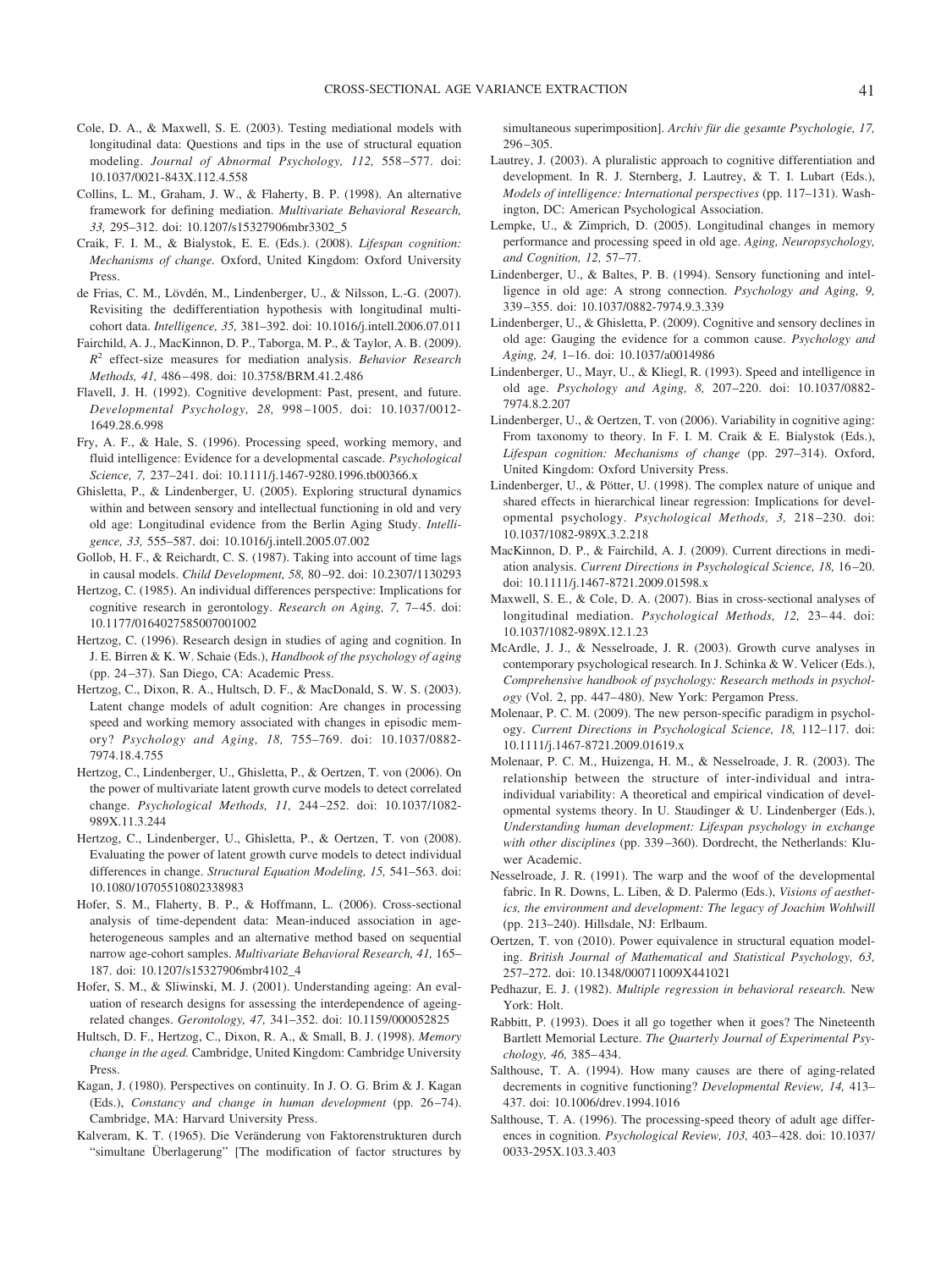- Schaie, K. W. (1996). *Adult intellectual development: The Seattle Longitudinal Study.* New York: Cambridge University Press.
- Schneider, W., Schumann-Hengsteler, R., & Sodian, B. (Eds.). (2005). *Young children's cognitive development: Interrelationships among executive functioning, working memory, verbal ability, and theory of mind.* Mahwah, NJ: Erlbaum.
- Sliwinski, M., & Hofer, S. (1999). How strong is the evidence for mediational hypotheses of age-related memory loss? *Gerontology, 45,* 351– 354. doi: 10.1159/000022120

Verhaeghen, P., & Salthouse, T. A. (1997). Meta-analyses of age-cognition

relations in adulthood: Estimates of linear and non-linear age effects and structural models. *Psychological Bulletin, 122,* 231–249. doi: 10.1037/ 0033-2909.122.3.231

- Wohlwill, J. F. (1970). The age variable in psychological research. *Psychological Review, 77,* 49 – 64. doi: 10.1037/h0028600
- Wohlwill, J. F. (1973). *The study of behavioral development.* New York: Academic Press.
- Zimprich, D., & Martin, M. (2002). Can longitudinal changes in processing speed explain longitudinal age changes in fluid intelligence? *Psychology and Aging, 17,* 690 – 695. doi: 10.1037/0882-7974.17.4.690

## **Appendix A**

#### **Expressing Cross-Sectional Variances in Terms of a Linear Growth Process**

Hofer et al. (2006) expressed the covariance between two variables in a cross-sectional data set as expectations of a bivariate latent growth curve model (LGCM; see Equation 2 in Hofer et al., 2006) and arrived at the conclusion that "associations between time-dependent processes may arise from trends in mean level even in the absence of correlated rates of change and correlated initial individual differences" (p. 171). As shown here (Remark 5), Equation 1 of the present article can be derived from Hofer et al.'s (2006) Equation 2 by distributing expectations over terms and simplifying. Doing so permits researchers to compute the cross-sectional correlation implied by any given bivariate LGCM and to analytically study the relative contributions of different LGCM components.

In this line, we express the cross-sectional variance and covariance of a mediator *X* and a dependent variable *Y* in terms of the parameters of a linear growth process; that is, we assume that *X* and *Y* are given by a linear model:

$$
Y(t) = I_Y + t \cdot S_Y + error_Y(t)
$$
  
\n
$$
X(t) = I_X + t \cdot S_X + error_X(t).
$$
 (A1)

For ease of notation, we write in the following

$$
\int_{r} f(r) \omega(r) := \int_{-\infty}^{\infty} \cdots \int_{-\infty}^{\infty} (2\pi)^{\frac{-n}{2}} e^{\frac{-x_{i}^{2}}{2} - \cdots - \frac{-x_{n}^{2}}{2}} f(r) dr_{1} \cdots dr_{n}
$$
\n(A2)

for integrals over *n* Gaussian distribution.

Let  $\mu$  be the mean vector and *M* be the covariance matrix of the four latent variables (two levels  $I_y$  *and*  $I_x$ and two slopes  $S_Y$  and  $S_X$ ) of *X* and *Y*. Let *C* be the Cholesky decomposition of *M*; that is,

$$
C = \begin{pmatrix} c_{1,1} & 0 & 0 & 0 \\ c_{2,1} & c_{2,2} & 0 & 0 \\ c_{3,1} & c_{3,2} & c_{3,3} & 0 \\ c_{4,1} & c_{4,2} & c_{4,3} & c_{4,4} \end{pmatrix}
$$
 (A3)

with  $CC^T = M$ .

Let  $r = (r_1, \ldots, r_4)$  be four Gaussian distributed random variables. Then, the four parameters  $I_Y, I_X, S_Y$ , and  $S<sub>x</sub>$  can be expressed by:

$$
(I_Y, I_X, S_Y, S_X) = Cr + \mu.
$$
 (A4)

We assume normally distributed error terms for each measurement occasion of *Y* and *X*, with mean zero and standard deviation  $\theta_Y$  and  $\theta_X$ , respectively. We express these error terms by *error*<sub>j</sub>(t) =  $r_{4+j}^{(i)}\theta_j$ , j = 1, 2, where  $r_5^{(i)}$  and  $r_6^{(i)}$ , respectively, are Gaussian variables that are independently distributed across time.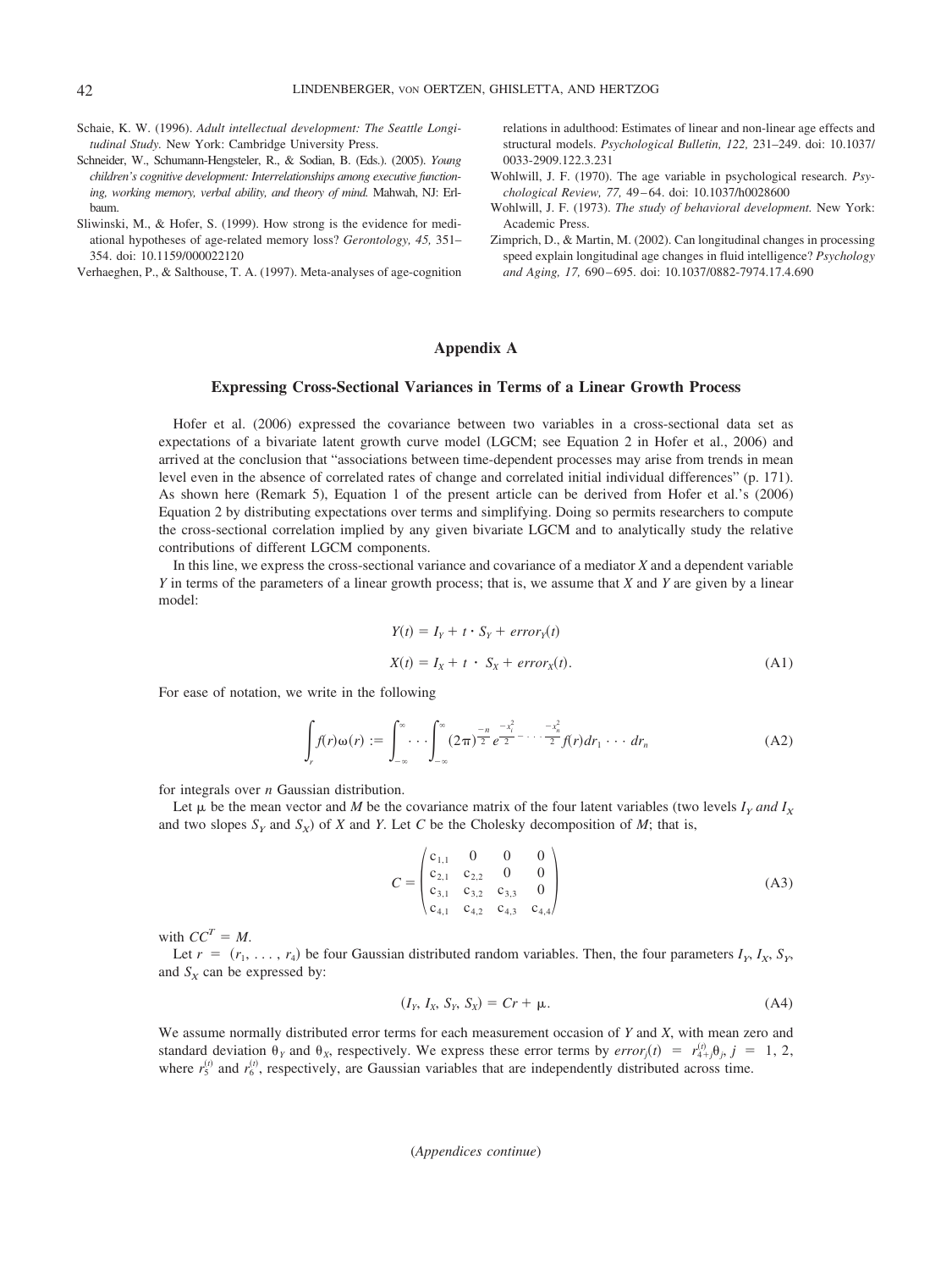Substituting  $Cr$  into Equation A1, we express  $Y(t)$  and  $X(t)$  hence as:

$$
Y(t) = (\mu_{IY} + r_1c_{1,1}) + (\mu_{SY} + r_1c_{3,1} + r_2c_{3,2} + r_3c_{3,3}) \t t + r_5^{(t)}\theta_Y X(t) = (\mu_{IX} + r_1c_{2,1} + r_2c_{2,2}) + (\mu_{SX} + r_1c_{4,1} + r_2c_{4,2} + r_3c_{4,3} + r_4c_{4,4}) \t t + r_6^{(t)}\theta_X
$$
 (A5)

Let time t be scaled from 0 to 1, assuming an uniform distribution. The mean of time is  $\mu_t = \int_0^1 t dt = \frac{1}{2}$ . Furthermore,  $\int_0^1 t^2 dt = \frac{1}{3}$ , and the variance of time is var<sub>t</sub> =  $\int_0^1 (t - \mu_t)^2 dt = \frac{1}{12}$ .

Lemma 1. Variances and means of X and Y are given by:

$$
\mu_X = \mu_{I_X} + \frac{1}{2} \mu_{S_X},
$$
 (A6)

$$
\mu_Y = \mu_{I_Y} + \frac{1}{2} \mu_{S_P},
$$
\n(A7)

$$
var_X = var_{I_X} + \frac{1}{3} var_{S_X} + cov_{I_X, S_X} + \frac{1}{12} \mu_{S_X}^2 + \theta_X^2,
$$
 (A8)

$$
var_{Y} = var_{I_{Y}} + \frac{1}{3} var_{S_{Y}} + cov_{I_{Y},S_{Y}} + \frac{1}{12} \mu_{S_{Y}}^{2} + \theta_{Y}^{2}.
$$
 (A9)

Proof. The means are obvious. For the variances, we give a slightly more general proof here than usual. This proof shows the statement independently of observation density, in particular even for continuous t.

Integrating the term  $(Y(t) - \mu_Y)^2$  over time and the Gaussian distributions yields the variance of Y:

$$
var_{Y} = \int_{0}^{1} \int_{r} \left( Y(t) - \mu_{I_{Y}} - \frac{1}{2} \mu_{S_{Y}} \right)^{2} \omega(r) dt
$$
  
= 
$$
\int_{0}^{1} \int_{r} \left( r_{1}c_{1,1} + (r_{1}c_{3,1} + r_{2}c_{3,1} + r_{3}c_{3,3}) t + \left( t - \frac{1}{2} \right) \mu_{S_{Y}} + r_{5}^{(t)} \theta_{Y} \right)^{2} \omega(r) dt.
$$
 (A10)

The integral  $\int r_i r_j \omega(r)$  for  $i \neq j$  is zero, whereas  $\int r_i^2 \omega(r) = \int r_i \cdot \omega(r) = 1$ . Using  $\int_0^1 t dt = \frac{1}{2} \int_0^1 t^2 dt = \frac{1}{3}$  and  $\int_0^1 (t - \frac{1}{2})^2 dt = \frac{1}{12}$ , the expression simplifies to:

$$
var_Y = \int_0^1 \left( c_{1,1}^2 + 2c_{1,1}c_{3,1}t + \left( t - \frac{1}{2} \right)^2 \mu_{Sy}^2 + c_{3,1}^2 t^2 + c_{3,2}^2 t^2 + c_{3,3}^2 t^2 + \theta_Y^2 \right) dt \tag{A11}
$$

$$
= c_{1,1}^2 + c_{1,1}c_{3,1} + \frac{1}{12}\mu_{S_Y}^2 + \frac{1}{3}(c_{3,1}^2 + c_{3,2}^2 + c_{3,3}^2) + \theta_Y^2.
$$
 (A12)

Since  $CC^T = M$ , we have  $var_{I_Y} = c_{1,1}^2$ ,  $var_{S_Y} = c_{3,1}^2 + c_{3,2}^2 + c_{3,3}^2$ , and  $cov_{I_Y, S_Y} = c_{1,1}c_{3,1}$ . We thus obtain

$$
var_{Y} = var_{I_{Y}} + \frac{1}{3} var_{S_{Y}} + cov_{I_{Y},S_{Y}} + \frac{1}{12} \mu_{S_{Y}}^{2} + \theta_{Y}^{2}.
$$
 (A13)

We proceed analogously for X.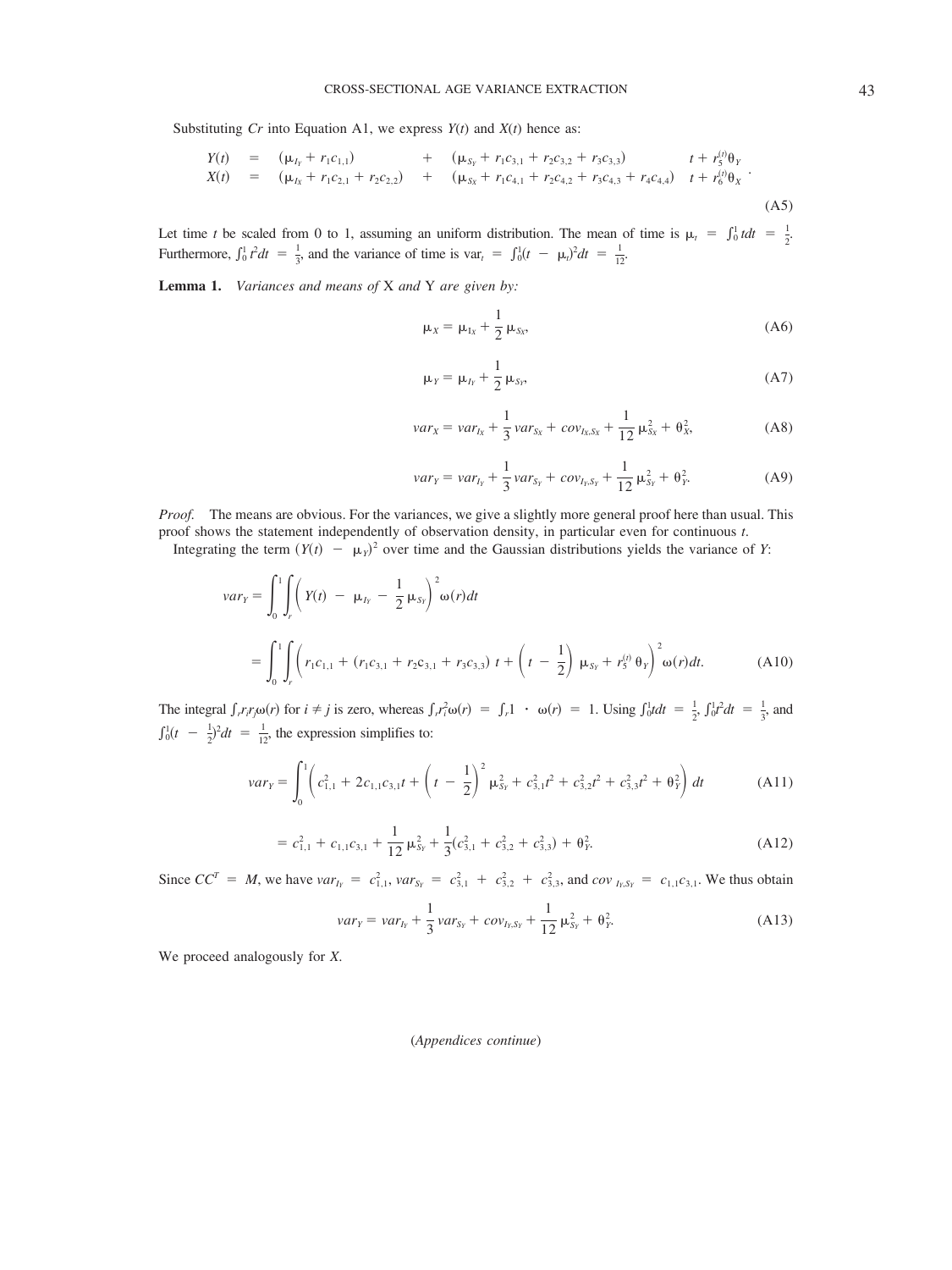**Lemma 2.** *The covariance of* Y *and* X *with time are*

$$
cov_{Y,t} = \frac{1}{12} \mu_{S_Y}
$$
 (A14)

$$
cov_{X,t} = \frac{1}{12} \mu_{S_X}.
$$
\n(A15)

*Proof.* As in the proof of Lemma 1, we integrate the product of the two values over time and the random distributions for *Y*:

$$
cov_{Y,t} = \int_0^1 \int_r \left( t - \frac{1}{2} \right) \left( Y(t) - \mu_{IY} - \frac{1}{2} \mu_{SY} \right) \omega(r) dt \tag{A16}
$$

$$
= \int_0^1 \int_r \left( t - \frac{1}{2} \right) \left( r_1 c_{1,1} + (r_1 c_{3,1} + r_2 c_{3,2} + r_3 c_{3,3}) t + \left( t - \frac{1}{2} \right) \mu_{S_Y} + r_5^{(t)} \theta_Y \right) \omega(r) dt \tag{A17}
$$

using the same simplifications for the integrals, we obtain

$$
cov_{Y,t} = \int_0^1 \left( t - \frac{1}{2} \right)^2 \mu_{St} dt
$$
 (A18)

$$
=\frac{1}{12}\,\mu_{\mathcal{S}_{Y}}.\tag{A19}
$$

We proceed analogously for *X*.

**Corollary 3.** *The correlations of* Y *and* X *with time are given by*

$$
r_{Y,t} = \frac{\mu_{S_Y}}{\sqrt{12var_{I_Y} + 4var_{S_Y} + 12cov_{I_Y,S_Y} + \mu_{S_Y}^2 + 12\theta_Y^2}}
$$
(A20)

$$
r_{X,t} = \frac{\mu_{S_X}}{\sqrt{12var_{I_X} + 4var_{S_X} + 12cov_{I_X, S_X} + \mu_{S_X}^2 + 12\theta_X^2}}.
$$
(A21)

*Solved to*  $\mu_{S_Y}$  *and*  $\mu_{S_X}$  *respectively, these terms can be transformed to* 

$$
\mu_{S_Y} = r_{Y,t} \sqrt{\frac{12var_{I_Y} + 4var_{S_Y} + 12cov_{I_Y,S_Y} + 12\theta_Y^2}{1 - r_{Y,t}^2}} \tag{A22}
$$

$$
\mu_{S_X} = r_{X,t} \sqrt{\frac{12var_{I_X} + 4var_{S_X} + 12cov_{I_X,S_X} + 12\theta_X^2}{1 - r_{X,t}^2}}.
$$
\n(A23)

*Proof.* The correlation of *Y* and *t* is gained from substituting Lemma 2 into the definition of the correlation,

$$
r_{Y,t} = \frac{cov_{Y,t}}{\sqrt{var_Y var_t}}.\tag{A24}
$$

The second statement is purely computational.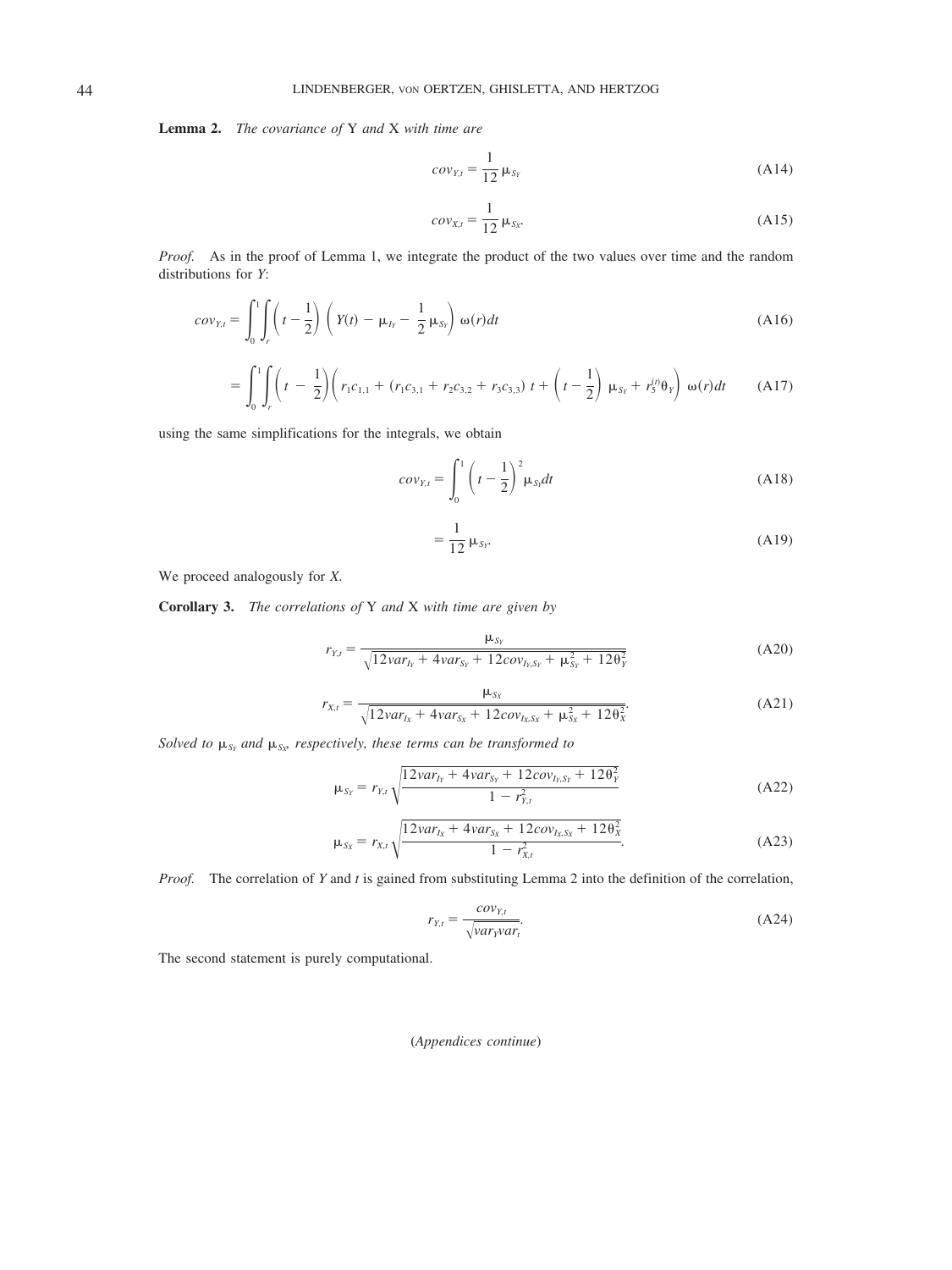**Lemma 4.** The correlation between Y and X is given by:

$$
r_{Y,X} = \frac{12cov_{I_Y, I_X} + 6(cov_{I_Y, S_Y} + cov_{I_X, S_Y}) + 4cov_{S_Y, S_X} + \mu_{S_Y} \mu_{S_X}}{\sqrt{(12var_{I_Y} + 4var_{S_Y} + 12cov_{I_Y, S_Y} + \mu_{S_Y}^2 + \theta_Y^2)(12var_{I_X} + 4var_{S_X} + 12cov_{I_X, S_X} + \mu_{S_X}^2 + \theta_X^2)}}.
$$
\n(A25)

Proof. As before, we compute:

$$
cov_{Y,X} = \int_0^1 \int_r \left( Y(t) - \mu_{I_Y} - \frac{1}{2} \mu_{S_Y} \right) \left( X(t) - \mu_{I_X} - \frac{1}{2} \mu_{S_X} \right) \omega(r) dt
$$
  
\n
$$
= \int_0^1 \int_r \left( r_1 c_{1,1} + (r_1 c_{3,1} + r_2 c_{3,2} + r_3 c_{3,3}) t + \left( t - \frac{1}{2} \right) \mu_{S_Y} + r_5^{(i)} \theta_Y \right)
$$
  
\n
$$
\times \left( r_1 c_{2,1} + r_2 c_{2,2} + (r_1 c_{4,1} + r_2 c_{4,2} + r_3 c_{4,3} + r_4 c_{4,4}) t + \left( t - \frac{1}{2} \right) \mu_{S_X} + r_6^{(i)} \theta_X \right) \omega(r) dt.
$$
 (A26)

Eliminating the integrals yields:

$$
cov_{Y,X} = \int_0^1 c_{1,1}c_{2,1} + (c_{1,1}c_{4,1} + c_{3,1}c_{2,1} + c_{3,2}c_{2,2})t
$$
  
+  $(c_{3,1}c_{4,1} + c_{3,2}c_{4,2} + c_{3,3}c_{4,3})t^2 + \left(t - \frac{1}{2}\right)^2 \mu_{S_Y}\mu_{S_X}dt$  (A27)  
=  $c_{1,1}c_{2,1} + \frac{1}{2}(c_{1,1}c_{4,1} + c_{3,1}c_{2,1} + c_{3,2}c_{2,2})$ 

$$
+\frac{1}{3}(c_{3,1}c_{4,1}+c_{3,2}c_{4,2}+c_{3,3}c_{4,3})+\frac{1}{12}\mu_{S_{Y}}\mu_{S_{X}}.
$$
 (A28)

Since  $CC^T = M$ , we have  $c_{1,1}c_{2,1} = cov_{l_X,l_X}$ ,  $c_{1,1}c_{4,1} = cov_{l_X,l_X}$ ,  $c_{3,1}c_{2,1} + c_{3,2}c_{2,2} = cov_{l_X,l_Y}$  and  $c_{3,1}c_{4,1} + c_{3,2}c_{4,2} + c_{3,3}c_{4,3} = cov_{l_X,l_X}$ . Using these transformations, the aforementioned term simplif

$$
cov_{Y,X} = cov_{I_Y,I_X} + \frac{1}{2}(cov_{I_Y,S_X} + cov_{I_X,S_Y}) + \frac{1}{3}cov_{S_Y,S_X} + \frac{1}{12}\mu_{S_Y}\mu_{S_X}.
$$
 (A29)

To compute the correlation of  $Y$  and  $X$ , we divide this term by the square root of the variances:

$$
r_{Y,X} = \frac{cov_{Y,X}}{\sqrt{var_Y var_X}}.\tag{A30}
$$

**Remark 5.** Hofer et al. (2006) gave the following equation (Equation 2 in their study):

$$
Cov(X, Y) = E(L_{xi}L_{yi} + L_{xi}S_{y}t_{i} + L_{xi}S_{y}t_{i} + S_{X}t_{i}L_{yi}
$$
  
+  $S_{X}t_{i}L_{yi} + S_{X}t_{i}S_{Y}t_{i} + S_{X}t_{i}S_{y}t_{i} - S_{X}t_{i}S_{Y}\bar{t}$   
+  $S_{xi}t_{i}L_{yi} + S_{xi}t_{i}S_{Y}t_{i} + S_{xi}t_{i}S_{y}t_{i} - S_{xi}t_{i}S_{Y}\bar{t}$   
-  $S_{X}\bar{t}S_{y}t_{i} - S_{X}\bar{t}S_{y}t_{i} + S_{X}\bar{t}S_{Y}\bar{t}$ 

In their notation, level and slope of X and Y are split in a constant term  $(I_X, I_Y, S_X$  and  $S_Y$ , without index i) and a zero-mean normally distributed term  $(L_{xi}, L_{yi}, S_{xi})$ , and  $S_{yi}$  with index i). The  $t_i$  is the time at point i, conceived as a random variable with mean  $\bar{\tau}$  of any distribution. After the expectation is distributed across terms, some simplifications can be made. As time is independent of level and slope, all terms that include exactly one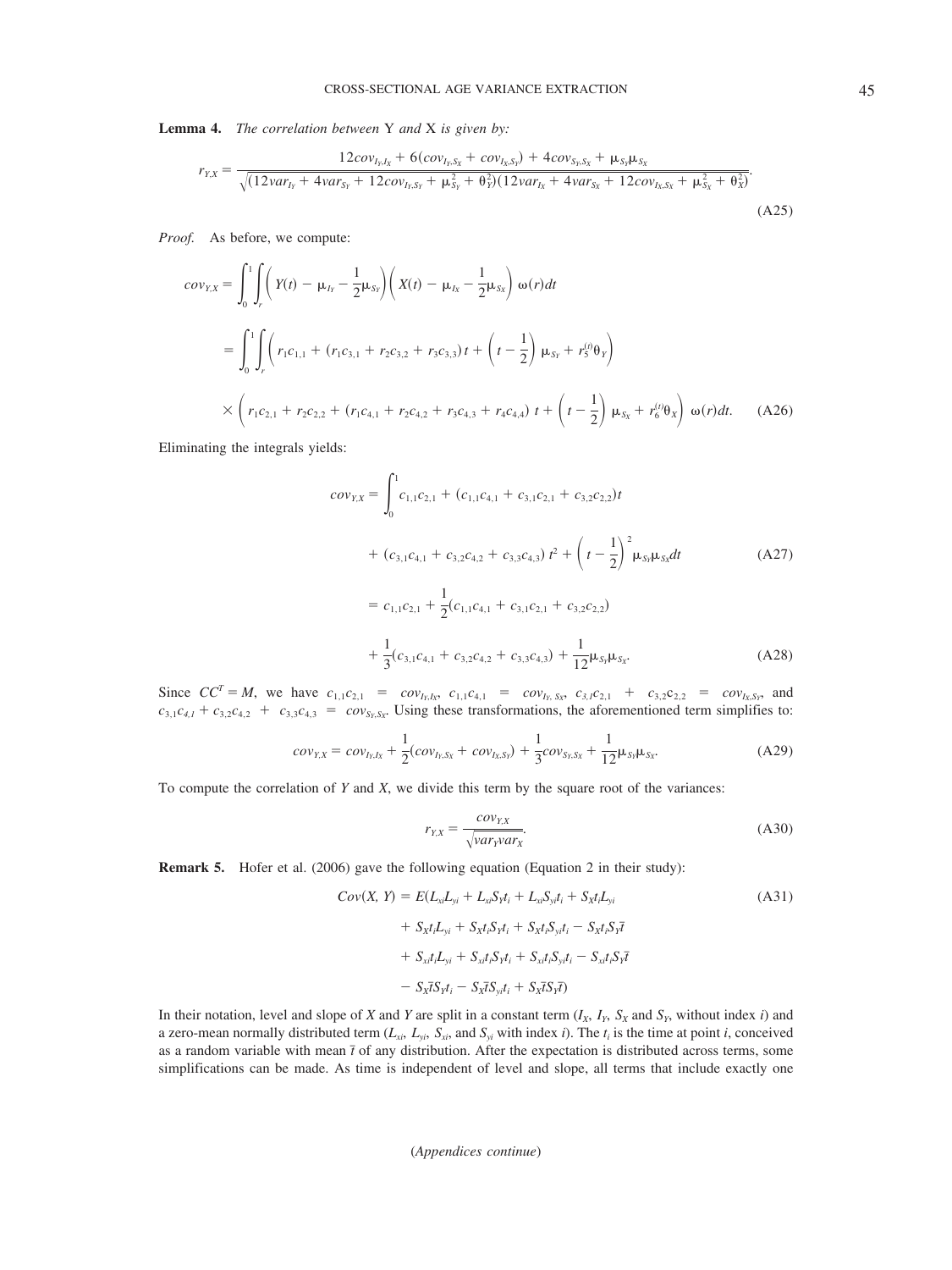growth parameter indexed by *i* (Terms 2, 4, 6, 9, 11, and 13) are zero; they can thus be omitted. As  $\bar{\tau}$  is fixed,  $E(t_i) = \overline{t}^2 = E(\overline{t})$ , and Terms 12 and 14 cancel each other out. The remaining terms can be transformed to Equation A29.

# **Appendix B**

## **Controlling for the Mediator and SOS Effects**

Again, let *X* be a mediator variable and *Y* be a dependent variable following a latent growth curve model (LGCM) as given in Equation A1. In Appendix B, we compute the SOS of these two variables in terms of the LGCM.

**Theorem 6.** *The SOS of* Y *mediated by* X *are*

$$
SOS = 1 - \frac{12var_Y(\mu_{S_Y}var_X - \mu_{S_X}cov_{Y,X})^2}{(var_Yvar_X - cov_{Y,X}^2)(12var_X - \mu_{S_X}^2)\mu_{S_Y}^2}
$$
(B1)

*with* var<sub>y</sub>, var<sub>x</sub>, *and*  $cov_{Y,X}$  *from Lemmas 1 and 2.* 

*Proof.* We first express the partial correlation of *Y* and time controlling for *X* in terms of the latent growth process:

$$
r_{Y,YX} = \frac{r_{Y,t} - r_{Y,X}r_{X,t}}{\sqrt{(1 - r_{Y,X}^2)(1 - r_{X,t}^2)}}
$$
(B2)

The square of this partial correlation corresponds to the unique effect of age on *Y* (Lindenberger & Pötter, 1998; see Figure 1). The difference between the simple effect (i.e.  $r_{Y,t}^2$ ) and the unique effect is defined as the shared effect of age and *X* on *Y*. Shared over simple effects, or SOS, are thus:

$$
SOS = \frac{shared}{simple}
$$
 (B3)

$$
=\frac{simple - unique}{simple}
$$
 (B4)

$$
= 1 - \frac{unique}{simple}
$$
 (B5)

$$
= 1 - \frac{r_{Y_{t}X}^2}{r_{Y_{t}}^2}
$$
 (B6)

Simplifying this term and expressing it in terms of variances and covariances yields

$$
SOS = 1 - \frac{r_{Y,rX}^2}{r_{Y,t}^2}
$$
 (B7)

$$
= 1 - \frac{(r_{Y,t} - r_{Y,X}r_{X,t})^2}{r_{Y,t}^2(1 - r_{Y,X}^2)(1 - r_{X,t}^2)}
$$
(B8)

$$
= 1 - \frac{\left(1 - \frac{r_{Y,X}r_{X,t}}{r_{Y,t}}\right)^2}{(1 - r_{Y,X}^2)(1 - r_{X,t}^2)}
$$
(B9)